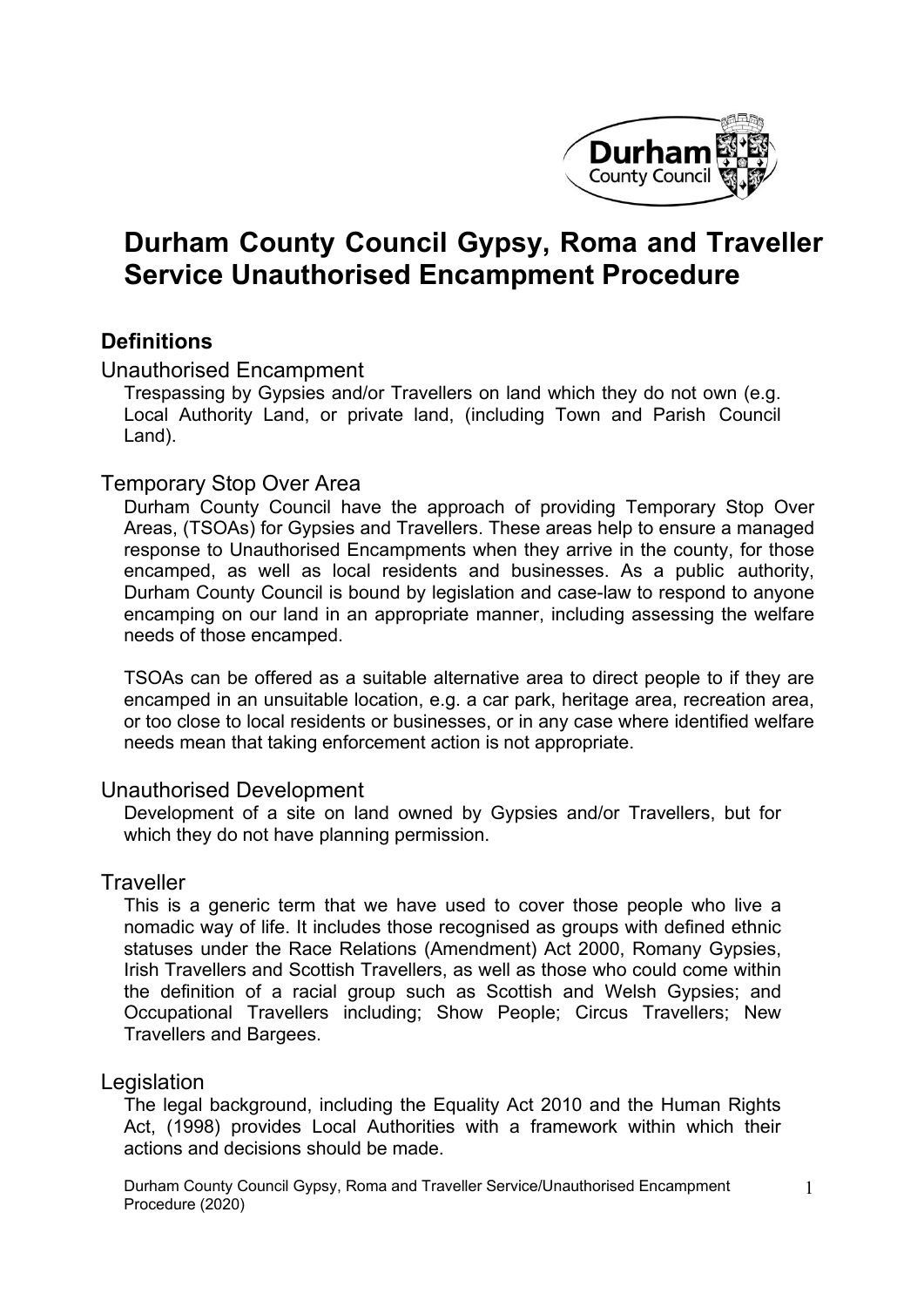### **What Durham County Council will do**

When an Unauthorised Encampment occurs on Local Authority land, Durham County Council's Community Protection Service will assume lead responsibility for liaison in relation to the encampment. We will aim to make an initial visit to the encampment will take place within 1 working day of it being notified to the Council.

At the first visit, either the Gypsy, Roma, Traveller Service (GRTS), or Neighbourhood Wardens will visit to attempt to make initial contact with those encamped. Details will be recorded for all Trailers (Caravans), and vehicles on the area, and the exact location logged, as well as trying to establish a proposed length of stay. The Gypsy, Roma, Traveller Service (GRTS) will also initiate a welfare assessment with persons present, with follow-up visits made if required. The welfare assessment can establish if there are any identified welfare needs, (see below) and enables decision-making about any support requirements, e.g. referral to other services, toilet facilities, refuse collection and provision of water, (where appropriate) as required. Those encamped will be provided with a copy of the [DCC 'Unauthorised Encampments & Temporary](https://www.durham.gov.uk/media/25278/Unauthorised-encampment-and-Temporary-Stopover-Area-guidance-booklet/pdf/GypsyRomaTravellerGuidanceUnauthorisedEncampmentsTemporaryStopOverAreas.pdf) Stop Over Areas – Guidance [Booklet.pdf',](https://www.durham.gov.uk/media/25278/Unauthorised-encampment-and-Temporary-Stopover-Area-guidance-booklet/pdf/GypsyRomaTravellerGuidanceUnauthorisedEncampmentsTemporaryStopOverAreas.pdf?m=636668168766370000) (Appendix A). The booklet will be discussed with those encamped.

On areas that are considered suitable, the presumption will be that the encampment will be accepted for a period, as negotiated with those camping. On areas that are unsuitable, a Temporary Stop Over Area (TSOA) may be offered, if one is available. Any agreed length of stay on any area, will be dependent on campers following the Guidance Booklet. There may be occasions where a length of stay is agreed, where there are no welfare needs identified. An example of this might be Gypsies and/or Travellers requesting a length of stay on a TSOA in County Durham for cultural or family reasons. Following the first visit by the GRTS a decision will be made by the GRT & Interventions Coordinator as to whether it is appropriate to instigate an Encampment Review Group Meeting (ERG), or Virtual ERG, see page 4.

Following the first visit by the GRTS Key partners/agencies will be contacted as required, i.e. DCC Equalities Education Team, DCC Site Management Service, DCC Clean & Green, Humankind, external contractors, and where necessary the Police. The relevant Elected Member(s) will also be notified and given details of the encampment, the likely action to be taken and the expected length of stay.

The encampment will then continue to be visited on a regular basis by the GRTS who will liaise with those encamped. The frequency of visits will be determined by the GRT & Interventions Co-ordinator, based on review and monitoring of the encampment, including on-going assessment of any welfare needs.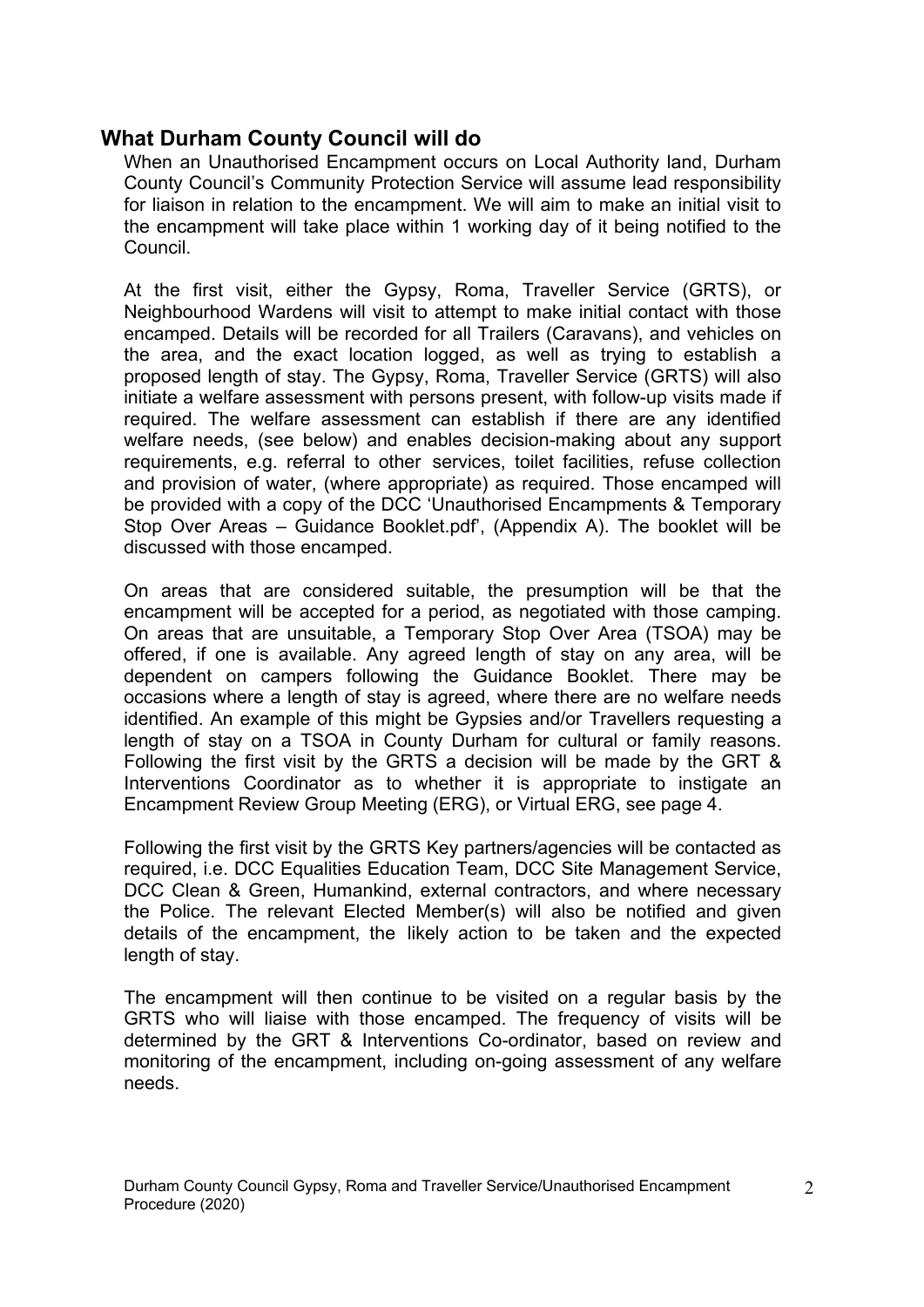# **Exceptions**

There will be exceptions to the presumption that encampments will generally be accepted, and they are as follows:

- A Site of Special Scientific Interest where an encampment endangers a sensitive environment or wildlife
- An AONB (Area of Outstanding Natural Beauty), or 'Heritage' area
- School car park or playing fields
- An urban park
- Car parks, including Park and Ride, supermarket or leisure facility car parks
- An Industrial Estate
- Recreation ground and/or public playing fields
- A site where pollution from vehicles or dumping could damage ground water or watercourses
- A derelict area with toxic waste or other serious ground pollution
- A village green or other open space within a residential area
- The verge of a busy road where fast traffic is a danger to campers' children.
- Areas previously determined as unsuitable including: Issues associated with previous UE(s); Unsuitable location(s); Detrimental impact on local residents, or businesses, might have formal agreement (determined by the Consumer Protection Manager, under delegated powers), to progress to enforcement action without the need for a full ERG process. Such cases will be recorded as a Virtual ERG. Any welfare needs of those encamped would always be considered as part of this process.

The above list is only a guide and there may be other situations and locations when it would not be considered appropriate to allow an encampment. However, in such circumstances an explanation, as to why such a decision has been made, will be given to campers before any alternative action is taken.

# **Conduct**

Anyone on an Unauthorised Encampment or Temporary Stop Over Area is expected to:

- Make sure the area is kept clean and tidy:
	- o Pick up and bag all rubbish and use bags and/or bins if provided;
	- $\circ$  Take all green waste, trade waste and gas bottles off the area and use appropriate disposal facilities;
	- $\circ$  Use the toilets if provided, or use appropriate toilet facilities.
- Be responsible for animals:
	- o Keep horses securely tethered at all times;
	- o Ensure dogs are kept on a lead or are secure;
	- o Ensure animals are kept away from roads and footpaths.
- Have consideration for local communities, residents & businesses:
	- $\circ$  Keep noise from people, animals and generators to a minimum;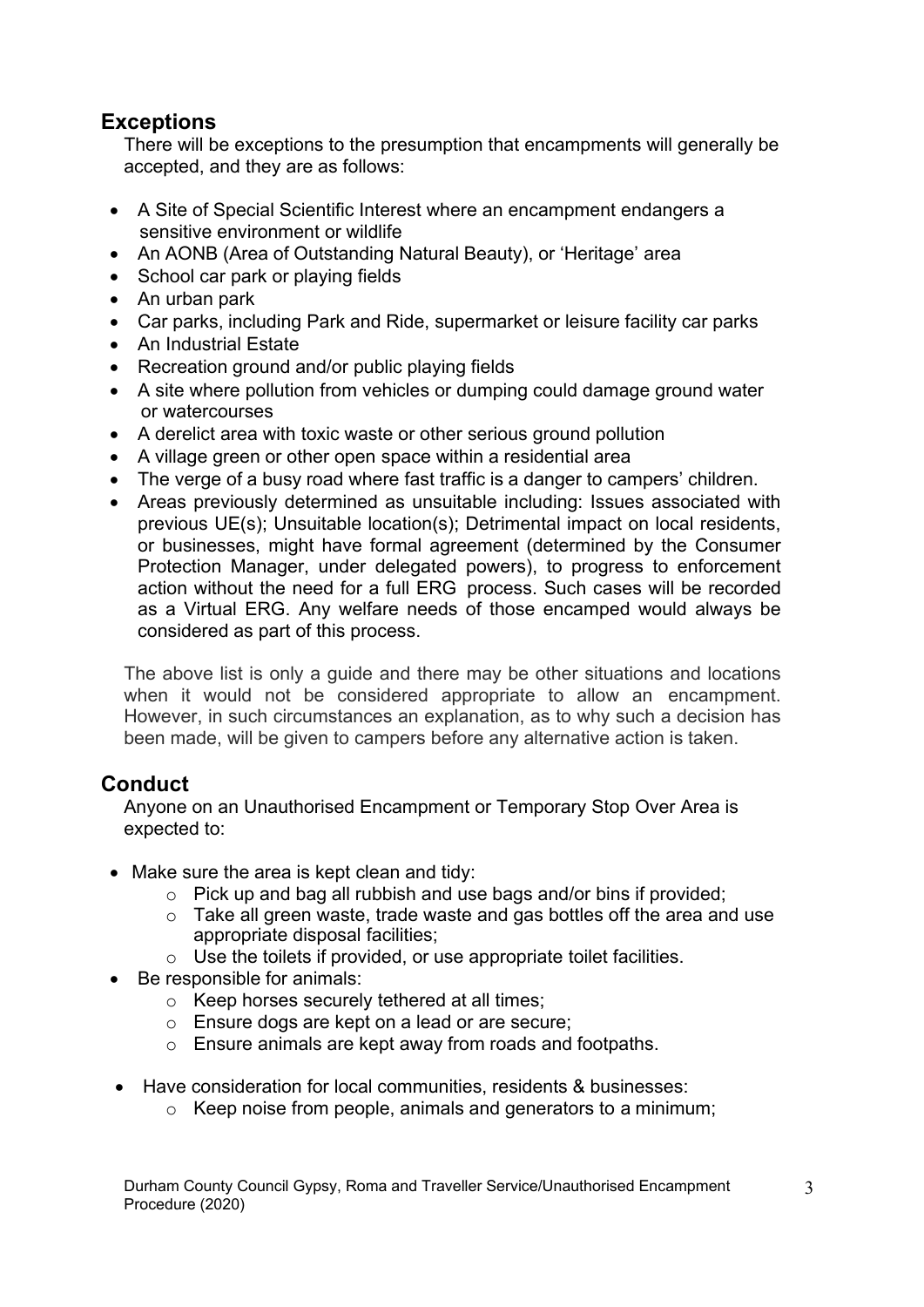- o Park trailers and vehicles considerately and be respectful of surroundings ensuring gates, footpaths and rights of way and cycle paths are kept clear;
- $\circ$  Keep groups small no more than six trailers on an Unauthorised Encampment. More than 6 trailers may be allowed on a Temporary Stop Over Area with agreement from DCC;
- o Keep fires and smoke under control and never leave them unattended. Do not burn anything toxic or materials that give off acrid black smoke.

[Further details are contained in 'Unauthorised Encampments & Temporary](https://www.durham.gov.uk/media/25278/Unauthorised-encampment-and-Temporary-Stopover-Area-guidance-booklet/pdf/GypsyRomaTravellerGuidanceUnauthorisedEncampmentsTemporaryStopOverAreas.pdf) Stop Over Areas – [Guidance Booklet.pdf'](https://www.durham.gov.uk/media/25278/Unauthorised-encampment-and-Temporary-Stopover-Area-guidance-booklet/pdf/GypsyRomaTravellerGuidanceUnauthorisedEncampmentsTemporaryStopOverAreas.pdf) (Appendix A, page 8)

### **Local Communities**

It is acknowledged that Unauthorised Encampments can cause concern to those living and working nearby. Durham County Council, through the Gypsy, Roma, Traveller Service will liaise with the local 'settled' communities, by keeping their representatives (Elected Members/Councillors) informed of our actions, making ourselves available to discuss the concerns of people living close-by, and issuing information to the media as and when necessary.

## **Legislation**

Local Authority Enforcement Powers

A landowner, (including a Local Authority), can obtain a possession order through the Civil Courts requiring the removal of trespassers from property, including land. Under the Civil Procedures Rules Part 55 the claim must be issued in the County Court in whose jurisdiction the property or land is situated. Exceptionally the claim may be issued in the High Court if there is substantial risk of public disturbance or of serious harm to persons or property, which properly require immediate determination.

The Criminal Justice and Public Order Act 1994 (CJPOA) gives Local Authorities in England and Wales powers to make directions to leave land being used by itinerant groups, (s77). It is an offence to fail to comply with such a direction. If the direction to leave is not complied with, the Local Authority can apply to a Magistrates' Court for an order requiring the removal of vehicles and any occupants from the land, (s78). It is a defence for the accused to show that failure to leave or to remove the vehicle or other property as soon as practicable, or re-entry with a vehicle, was due to illness, mechanical breakdown or another immediate emergency.

Use of either of these powers requires a Local Authority to carry out a number of checks relating to the welfare of those Gypsy, Roma and Travellers illegally encamped. These checks take into account considerations of common humanity, and local authorities must honour the other statutory duties they may have towards the campers. Gypsies, Roma and Travellers can be represented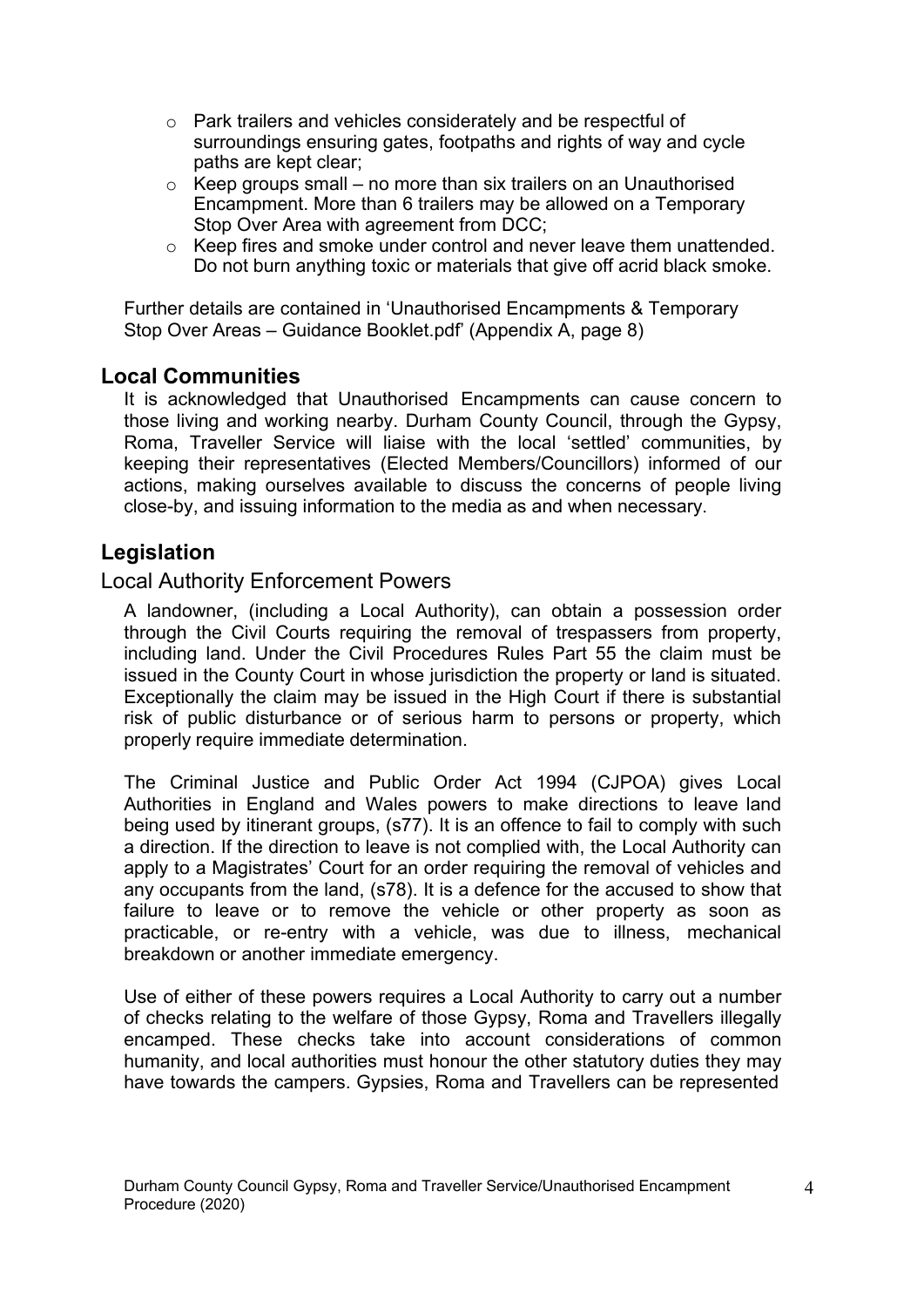at the court hearing. Decisions can be similarly challenged by means of judicial review on the grounds that they have been reached improperly.

This procedure, if done properly, can take some time, (as much as two weeks), if there is a large encampment. A Local Authority cannot circumvent these requirements, nor should they be seeking to do so. More importantly, the Government believes that Local Authorities should always follow a route that requires a court order. Local Authorities and other public bodies cannot escape considerations of common humanity or other statutory duties and must ensure that the human rights of campers are safeguarded as well as ensuring they meet their requirements under Public Sector Equality Duty.

Police Enforcement Powers

Under s61 of the CJPOA, the Police have discretionary powers to direct trespassers to leave land. The senior Police Officer present can direct trespassers to leave if reasonable steps have been taken by or on behalf of the occupier to ask them to leave and there are two or more people intending to reside on the land. Any one of three further conditions must also be met:

- 1. If any of those persons has caused damage to the land or to property on the land; or
- 2. Used threatening, abusive or insulting words or behaviour towards the occupier, a member of his family or an employee or agent of his; or
- 3. Those persons have between them six or more vehicles on the land. Section 61 cannot be used on land on the highway. S 62A - E (inserted by the Antisocial Behaviour Act 2003) gives the Police powers to direct trespassers to leave land and remove vehicles, to a suitable pitch on a relevant caravan site in the same Local Authority area.
- \* This latter power can only be applied where a suitable pitch is available on a permanent caravan site in the same Local Authority, and the process for pitch allocation is undertaken without prejudice to other applicants currently registered on the sites' waiting lists.

Other legislation that may be used by the Police or Local Authorities includes the following, (if somewhat limited in terms of appropriateness and usefulness), provisions:

- Section 34 Traffic Act, 1988
- Section 2 & 3 Road Traffic Act, 1988
- Section 12 Inclosure Act, 1857
- Section 29 Commons Act, 1876
- Section 59 Police Reform Act, 2002
- Public Nuisance Common Law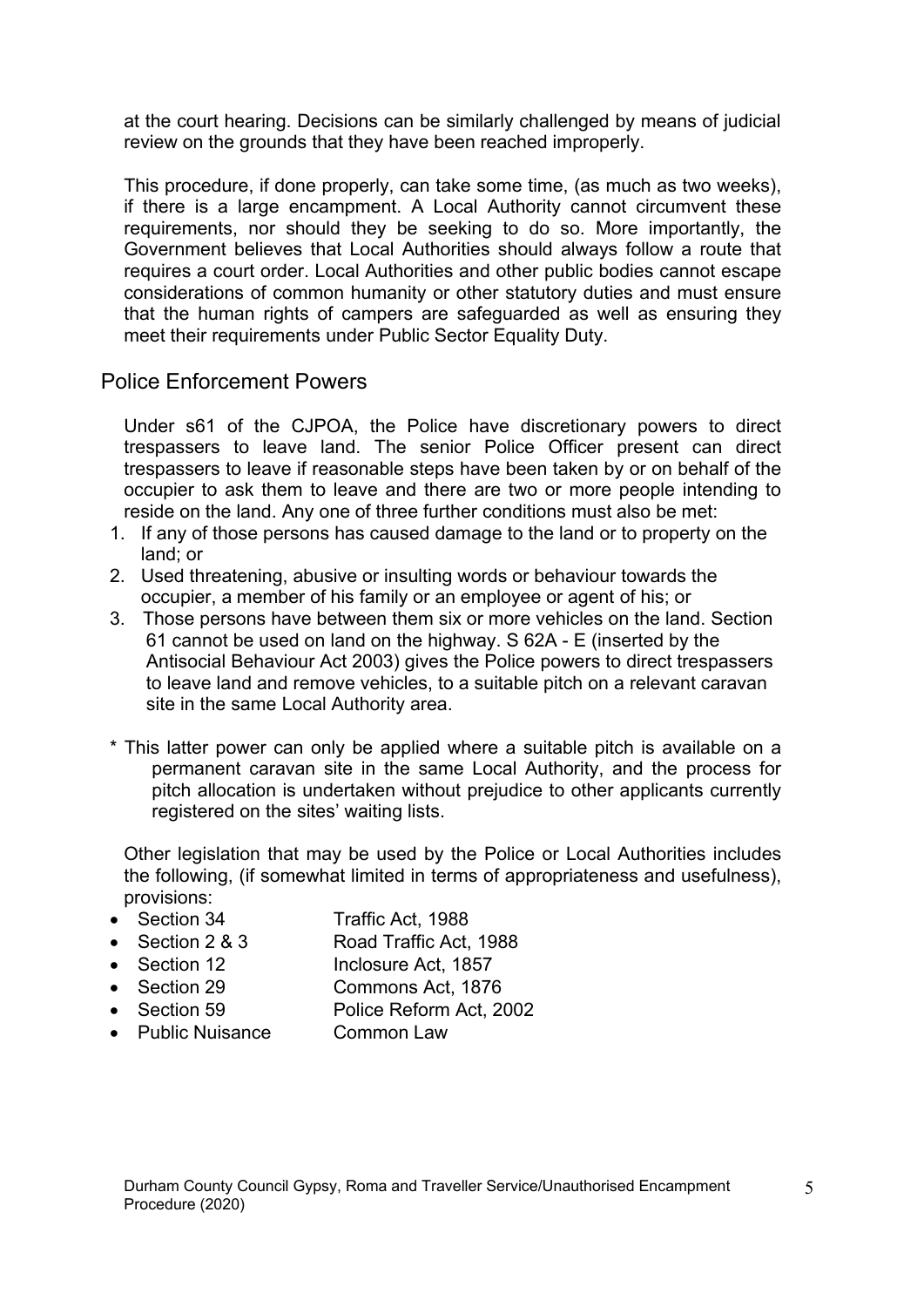## **Encampment Review Group Meetings & Virtual ERGs**

The ERG is a non-standing body to enable a multi-agency approach to decision-making to advise and decide on the course of action to be taken where any Unauthorised Encampment is a cause for concern.

The decision to hold an ERG will be based on specific criteria being met. Using a criteria-based approach ensures that the decision to hold an ERG is objective, evidence based, transparent and follows a clear decision-making process.

These include:

- Two confirmed breaches of the DCC Unauthorised Encampments & Temporary Stop Over Areas – Guidance Booklet';
- Confirmed reports received from Police of ASB or criminal activity;
- Environmental Impact, e.g. fly-tipping;
- Proximity to Businesses;
- Proximity to Residents;
- Proximity to the Highway;
- Refusal of those encamped to engage with DCC officers;
- Long-term Unauthorised Encampments, (over 28 days):
- Large encampments, (10+ Caravans);
- TSOA available, but refused without good reason;
- History of any of the above when previously encamped in County Durham.

In addition, the use of criteria also allows a timely response in deciding whether, or not to hold an ERG, or Virtual ERG where there is a likelihood to move directly to enforcement, (when specific criteria have been met - detailed 'Exceptions', page 2.)

The ERG will invite representatives including the following key partners:

- Elected Members
- DCC Gypsy, Roma, Traveller Service
- DCC Community Safety Service
- DCC Neighbourhood Warden Service
- DCC Equalities Education Team
- The Police

Other relevant parties may be co-opted onto the ERG, it would be expected that those attending ERGs have an understanding of Gypsy, Roma and Traveller issues.

If a decision is taken to recommend enforcement action this decision must be made with the approval of the ERG. Any decision to recommend enforcement action will take into account the availability of suitable alternative areas - Temporary Stop Over Area, (TSOAs),